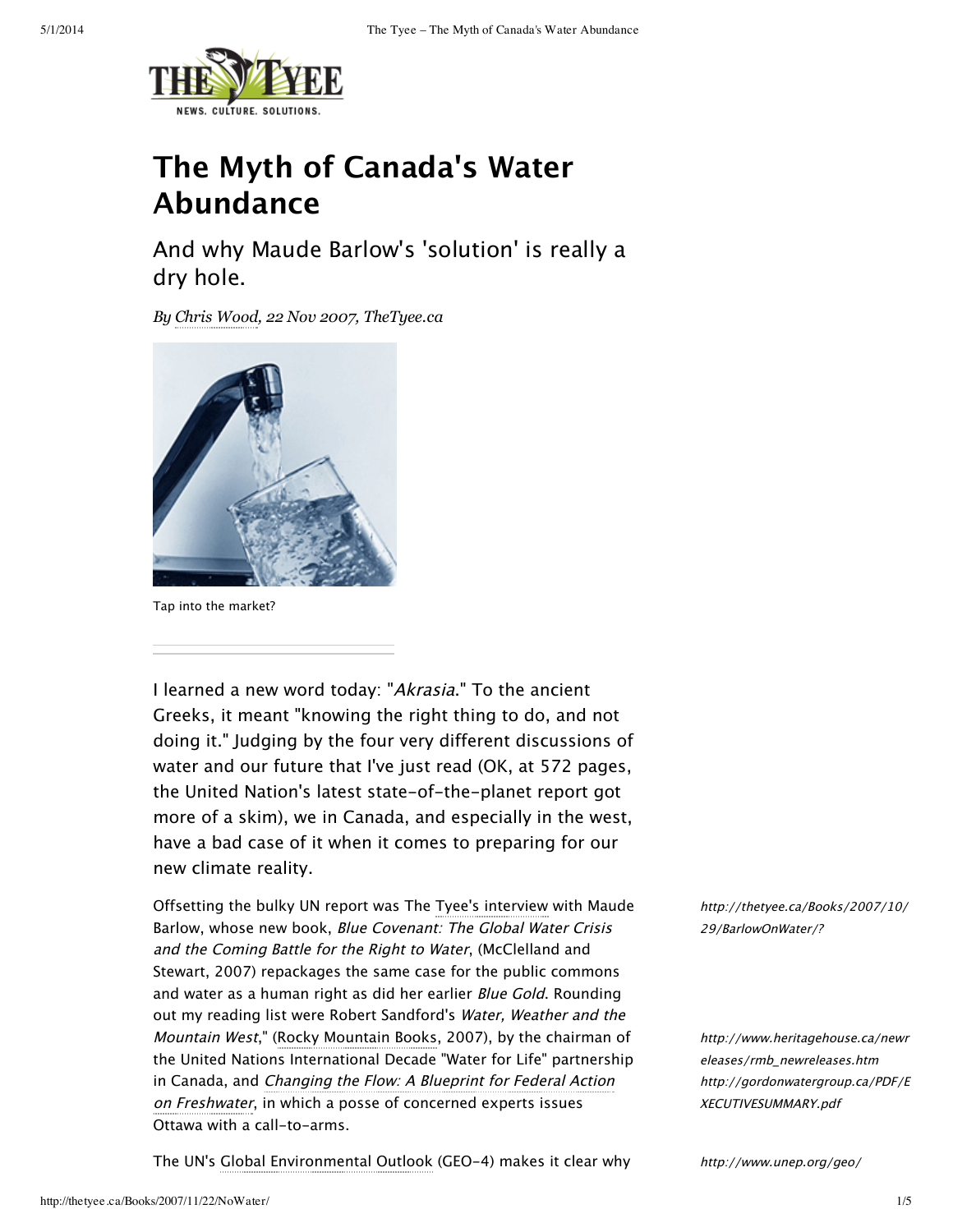we should care. We're in trouble, folks. Two decades after the Brundtland Commission warned that we were over-using the planet, this latest assessment finds "no major issues for which the foreseeable trends are favourable." There are too few acres of cropland feeding too many mouths. Too many pipes sucking up or spilling into too many rivers. Ecosystems are shattered and overstretched, triggering the sixth major wave of extinctions in our planetary experience. The weather is changing. "Our common future depends on our actions today, not tomorrow or some time in the future," the report concludes. We need to think hard and act fast.

#### **WET NORTH, POLLUTED SOUTH**

Sadly, the three Canadian studies make it plain how far we have to go on either score. Water security is the foundation of every other good thing in life; it is at the centre of habitat survival and climate change risk. And if these authors agree on anything, it is that our cozy assumption of water abundance is a national "myth." All that water is mainly in the north; we live mainly in the south, where water is both over-taxed and frequently heavily contaminated.

Barlow, the most celebrated water lobbyist in the country, continues to preach a stale mish-mash of nature-worship and socialism that serves mainly to prop up her anti-trade bias but stands in the way of real change in the way we manage water. Sandford's thoughtful and thorough Water, Weather and the Mountain West, and the prescriptive manifesto from the Walter and Duncan Gordon Foundation's Water Group, are far more useful efforts: they identify the right threats to our water and, mostly, find the right solutions.

Yet even they tip-toe around the subject we most need to be talking about.

#### **'OUTSIDE OUR . . . CAPACITY TO ADAPT'**

The most detailed effort, and the one most focused on the West, is Sandford's comprehensive, if somewhat wandering and bureaucratic, survey of how climate change will melt our glaciers, banish winter snow-pack and leave Prairie and coastal rivers as mere trickles. Echoing the urgency of the UN authors, Sandford warns that regional warming could push temperatures in western North America up by five to 10 degrees Celsius later in the century, a shift he says would be "outside our society's current willingness or capacity to adapt." The director of the Western Watersheds Climate Research Collaborative in Lethbridge, Sandford anticipates global famine, deserts reclaiming the southern Prairies, and a wave of climate refugees flooding into British Columbia and mountainous Alberta that will be "impossible to stop."

In large part, Sandford's book simply sounds a warning to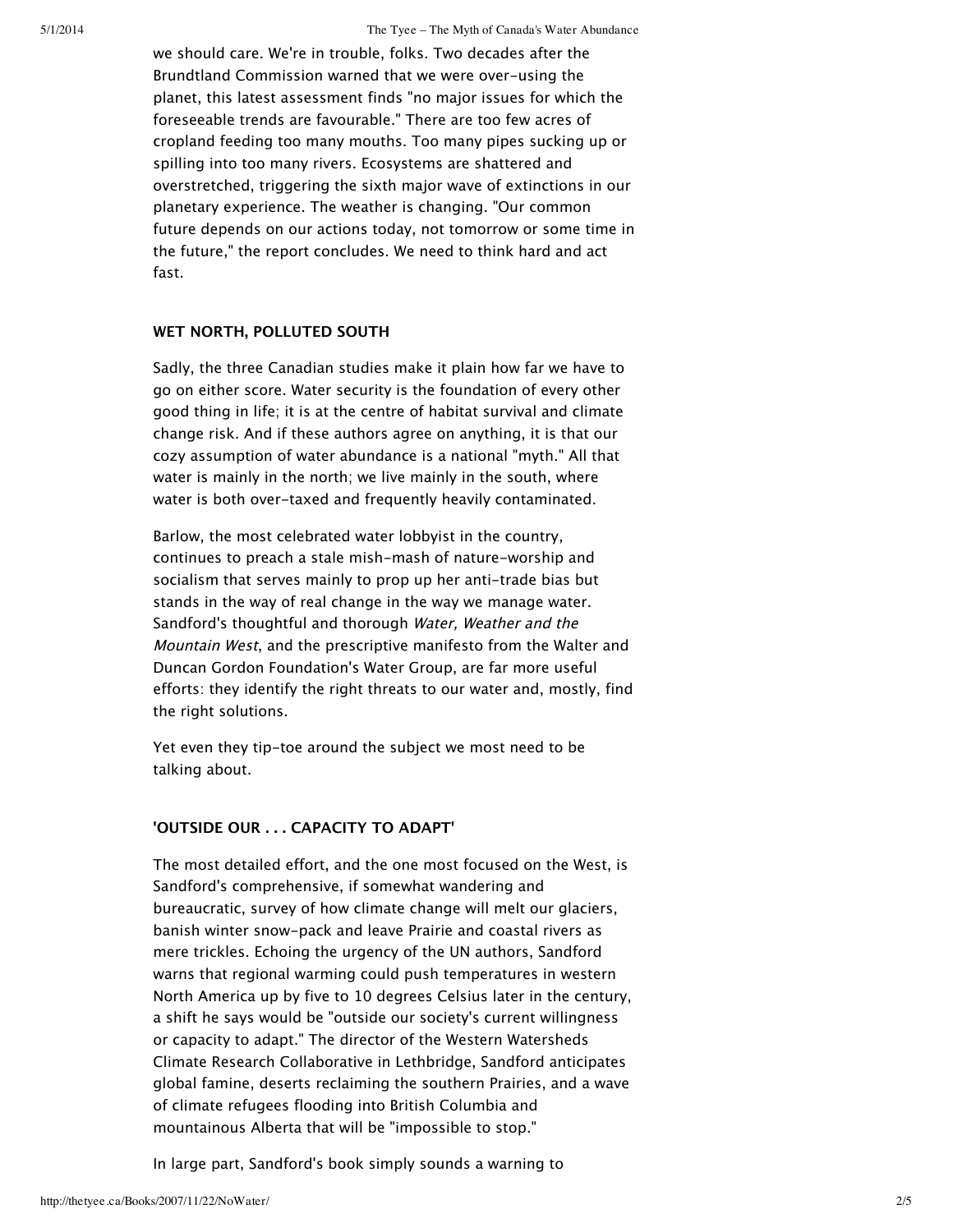westerners to wake up and smell the weather (with a special, "Yo, you listening?" directed to Albertans). But his prescriptions are down to earth and constructive: more public spending on the science of water and weather, a national policy for the protection of fresh water, renewed federal support for the 98-year-old Canada-U.S. International Joint Commission on Boundary Waters, major investments in more efficient irrigation for agricultural lands, and the development of new institutions for managing water resources framed around the natural geography of watersheds. Sensibly, he recommends we do these things before, rather than after, we undertake the \$100 billion job of repairing and rebuilding aging water mains and sewers.

#### **LEADERS ADRIFT**

It should tell us something that the Gordon Group's blue-ribbon scientists and experts call for essentially the same remedies. Led by Sierra Club water campaigner Tim Morris, the panel brought together ten of Canada's top water wonks, among them Oliver Brandes, who leads the University of Victoria's POLIS project on governing for water sustainability, and James Bruce, the former director of the Canadian Centre for Inland Waters who co-authored a sweeping but largely overlooked study of climate change impacts on cross-border water flows.

After detailing the dereliction of our federal leaders (both Liberal and Conservative) over the past two decades in terms of the drift in national water policy, the experts plead with Ottawa to take 25 specific actions. The most urgent: articulate a national fresh water policy based on individual watersheds while sharply improving our scientific knowledge about water. To help defuse disputes with the United States over water, the expert panel agrees with Sandford that Ottawa needs to restore the luster and authority of the venerable IJC.

### **COWED BY BARLOW?**

All of this is good -- so far as it goes. But when it comes to the really tough question, the rubber-hits-the-road point of getting Canadians moving toward water security, both these earnest, wellintended efforts whiff. Sandford sinks into foundation-speak and the ubiquitous passive voice in begging Canadians to develop a green-minded "new water ethic." The Gordon Group cushions its priorities in the cotton-batten language of process. There is scarcely a weightless word from the social-science lexicon omitted as it calls on us to "mainstream climate change into decisionmaking," as we "formalize a process" and "develop frameworks" to "facilitate decision-making."

My theory: Maude Barlow has even these sensible analysts spooked to the soles of their loafers. So successfully has the anti-trade, anti-business campaigner demonized the private sector from her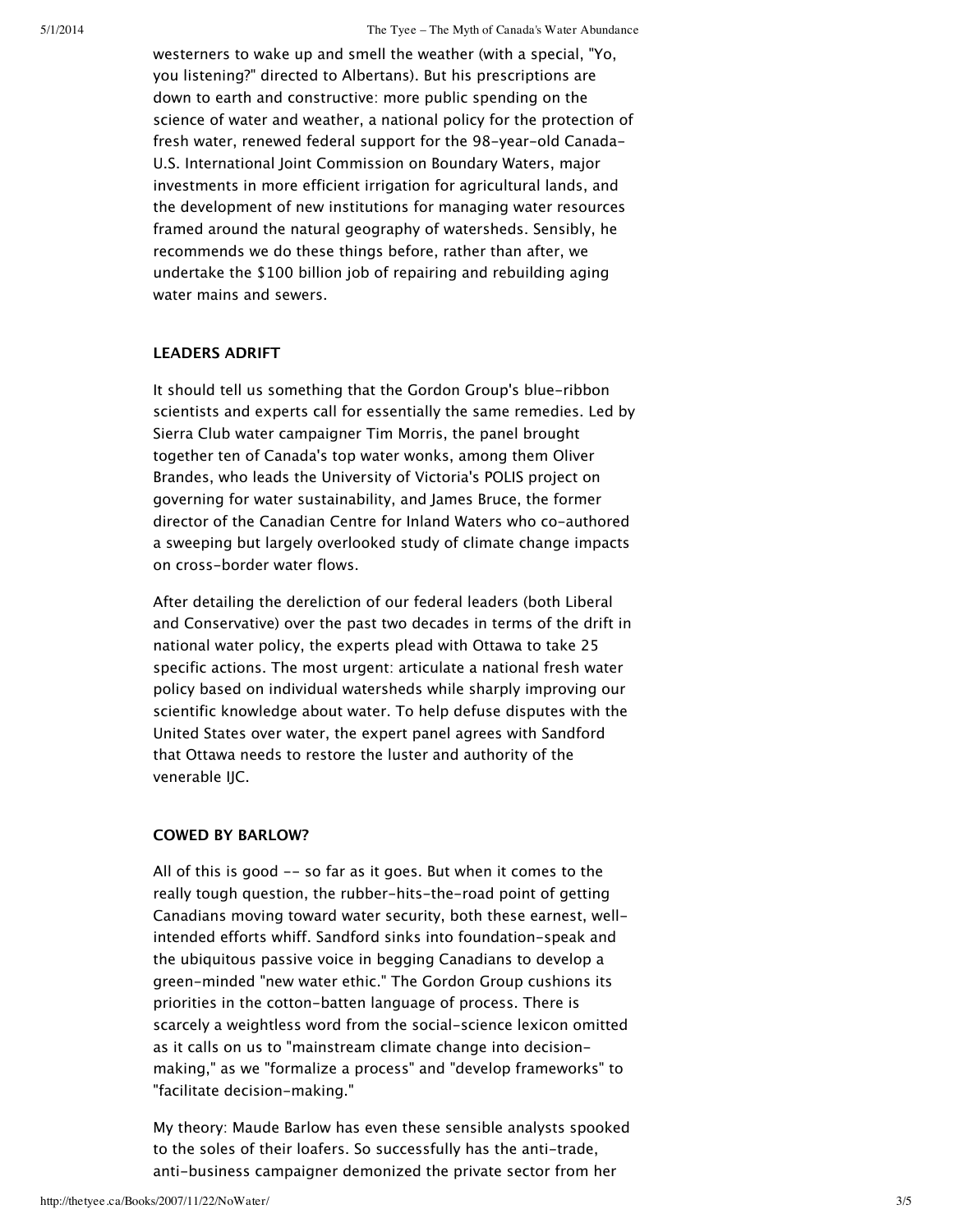soapbox at the (presumptuously misnamed) Council of Canadians, that the two most effective means for reigning in our near-criminal waste of water -- raising its price at the tap and allowing markets to allocate it to the most efficient use -- have become a third rail for political ambition in this country.

A full deconstruction of Barlow's rights-and-commons nostrums would require more space than is available here (but see my forthcoming book for the full-court press). The bullets, however, are these: declaring anything a human "right" is a symbolic, not a practical gesture; the "public commons" is quite possibly the most lethal repository imaginable for any environmental asset (think cod fish). As for Barlow's self-promoting resistance to the "privatization" of utility services and the "commodification" of water, it nicely mirrors the religious right in its fight against gay marriage: motivating the faithful to keep writing cheques while doing absolutely nothing to make the world a better place (indeed, rather the opposite).

Call me a grouch, but I am unconvinced that a green moral transformation will soon sweep aside our society's propensity for environmental sin -- or at least laziness. What motivates most people are interests, not virtues. Charge more for water and we will use less of it (while still supplying the needs of the poor). The vast majority of water gets used in the private-sector marketplace where most Canadians also work. Exclude the market from our thinking about water security, and we sacrifice the greatest opportunities we have to use it more wisely.

#### **'EFFECTIVE MARKET MECHANISMS'**

To his credit, Robert Sandford almost broaches some of these taboo truths. He acknowledges the economic importance of water and (if not in so many words) encourages a greater willingness to pay a price for water that is "related to this value." He also recognizes that if we are to square our economic ambitions with our environmental limits, we'll need to engage in much more active "ecosystem management."

The Gordon Group, while parroting the usual pieties about water rights and commons, also broke with Barlow's orthodoxy at least to a degree. Its report admits that better managing international watersheds (like that of the Columbia River) will necessarily demand closer integration with the Americans on water policies - if not politics.

But strikingly it took the United Nations to put its finger on the kind of innovative solutions that remain verboten in the world's wettest country. It observes that more than a score of countries are putting "effective market mechanisms" to use to improve water quality, build more efficient water services and allocate water to the most valuable application, all the while protecting in-stream flows, in more than 60 watersheds world-wide.